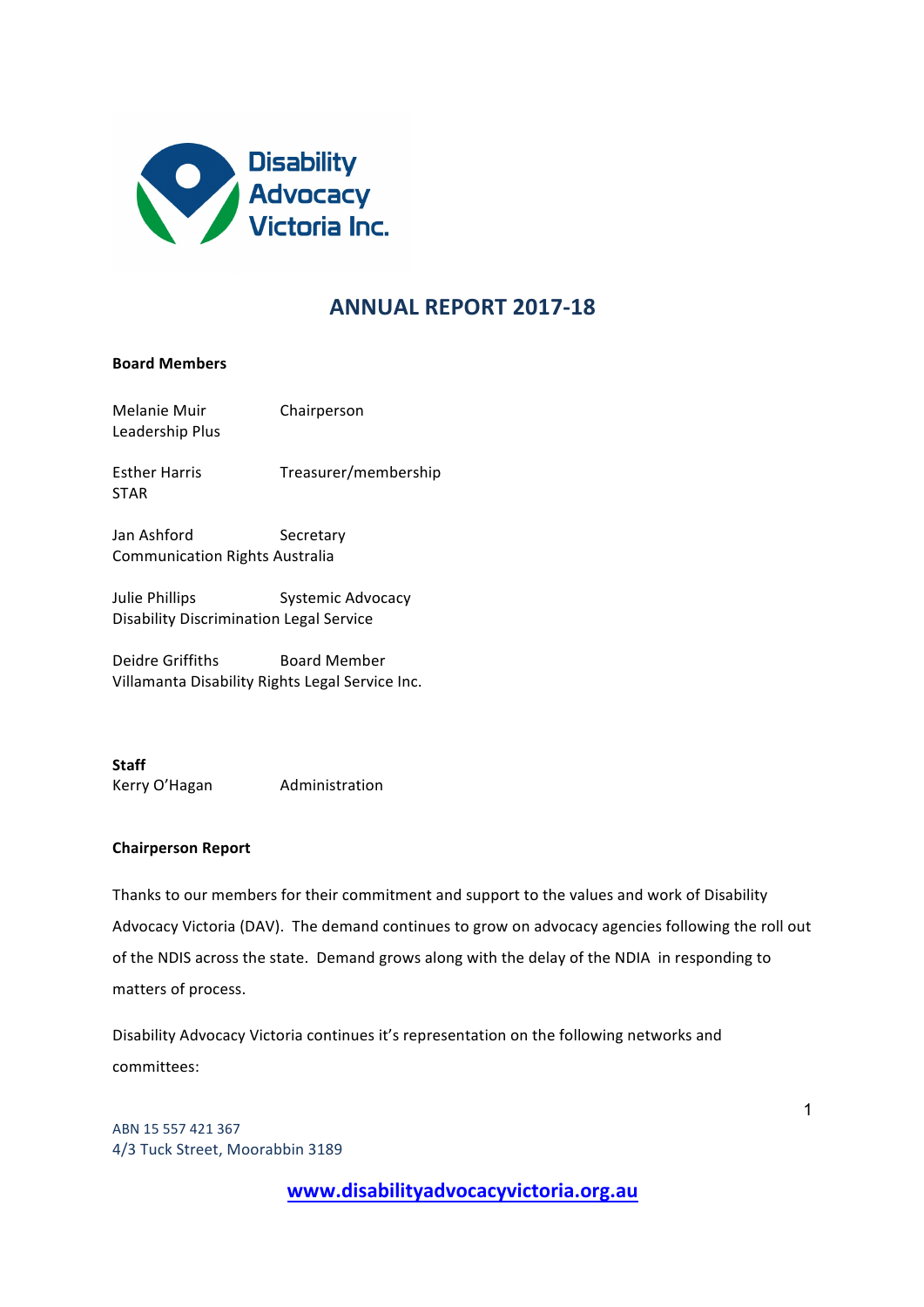- Disability Advocacy Resource Unit (DARU) Governance Group, governance is shared with VCOSS.
- Introduction to Disability Advocacy online training tool complete (DARU)
- *Empowered Lives*, Securing Change For Victorians with Disability (VCOSS)
- Victorian Disability Advocacy Network (VicDAN), collaboration between disability advocates and legal service providers
- Victoria Police, working to improve the understanding of disability in the police force
- Law Institute Victoria Disability Law Committee
- DSP Working Group (SSRV)

## National Disability Insurance Scheme NDIS

Continued and overwhelming numbers arising from plan development and delays. Members are having some difficulty keeping up with demand.

Safeguard framework to be operational July 2019

Participant Pathway review has resulted in some changes and a pilot to improve the experience of participants who present with some complexity.

## Advocacy Funding

- NDAP (National Disability Advocacy Program) funded agencies contract takes them to June 2019
- NDIS Appeals continues with 12 NDAP agencies across the state.
- Office for Disability (Vic State) funded agencies continue. There has been some difficulty for some agencies who received funding for Information Services as this funding has now ceased and flows into the NDIS budget. Disability Advocacy agencies continue to gear up for opportunities in the ILC funding round of the NDIS.